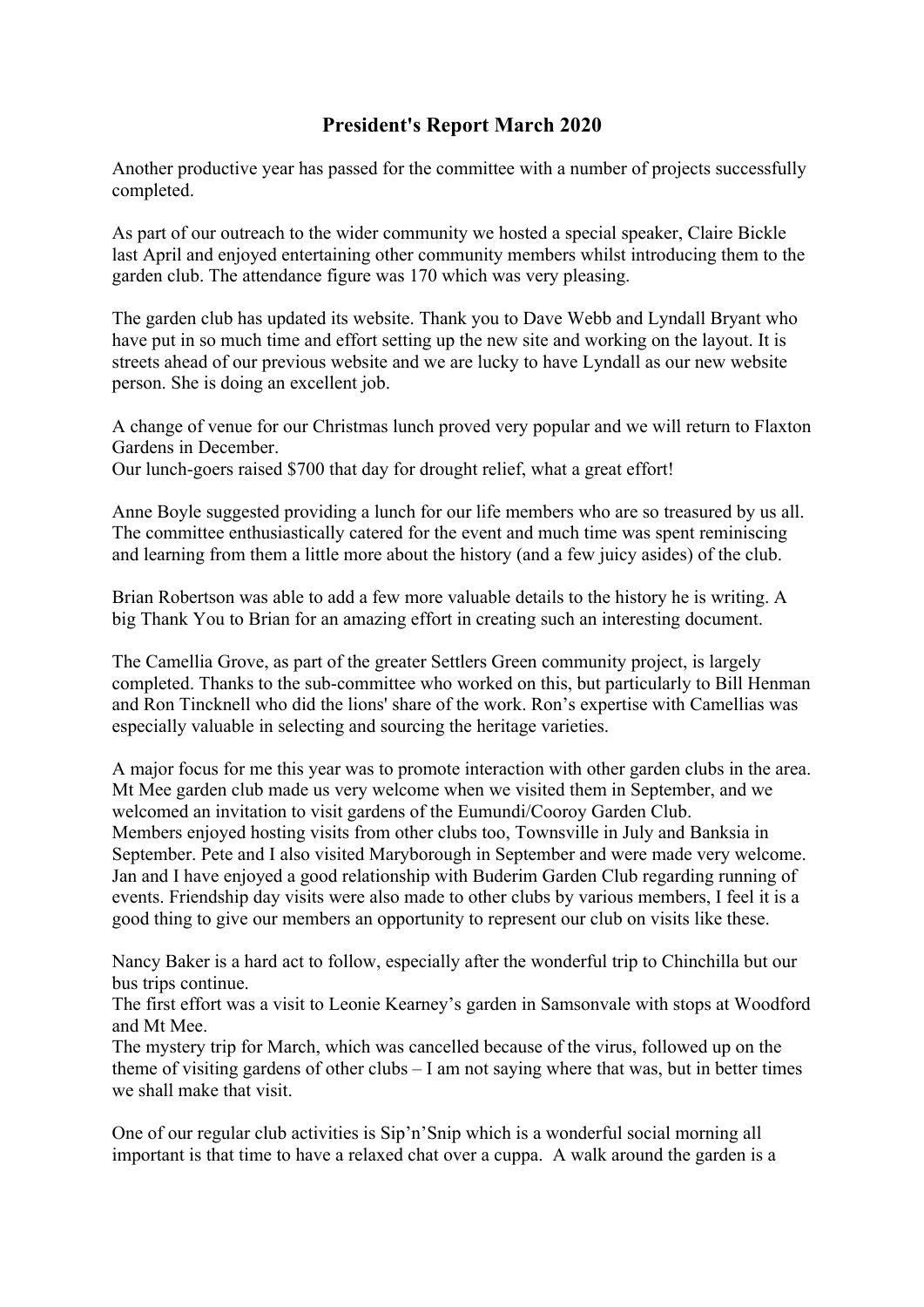bonus, I love these mornings. Our garden enjoys so many lovely plants that have come as cuttings from Sip'n'Snip days.

The flower competition is increasingly popular with some splendid entries from new members. It's a pleasure and so interesting to see all the entries each month and there will be a trophy for each category in December.

GOE - Jan Maguire has done a wonderful job convening our special fundraising event over the last few years.

She has refined the existing documentation for the event to enable other people to go forward and take over the convenor's role. Jan also surmounted a difficult and arduous task in sorting out a solution to the traffic management problem

that the council left us with.

The GOE committee is pretty special too, a smaller committee, Anne, Dave, Ian, Marnie, Toni, myself and Kaye, close in friendship and dedication.

It is interesting to note that these sub-committees provide a great opportunity for more members to become

involved in club activities.

Anne Boyle is stepping down as treasurer this year but will continue on the executive. She has been a very valuable member of the committee, dedicated to the club and to her role, willingly taking on

the added jobs of insurance, risk management and catering.

She has managed the accounts and presented reports in a totally professional manner. It is also to be noted that Anne is always ahead of the game; she sees the road ahead and foresees the consequences of our actions before anyone else. I have very much enjoyed working with her. Thank you, Anne, for your support and help.

Carolyn is also stepping down as our newsletter editor and librarian. Carolyn has managed the important task of keeping members informed of a multitude of things. She is always on the ball and has been a valuable contact for our members. Carolyn and I have been putting our heads together to think of a way to keep members in touch with each other through the COVID-19 situation.

Carolyn and Peter came up with the great idea of the virtual garden tour, written by Carolyn and photographed by Peter.

Many thanks to you both.

I would like to welcome two new members to the committee. Wendy Reilly who will look after the newsletter and Marg Trigger who will be our new treasurer. Thank you for offering to volunteer your time and interest, it is so important to keep having new people on the committee.

I have been privileged to enjoy my time as GOE convenor for four years and president for three years.

Always a lovely memory is the fun we all have in the hall together and my involvement with the stall holders who love coming to GOE because of the relaxed atmosphere we offer.